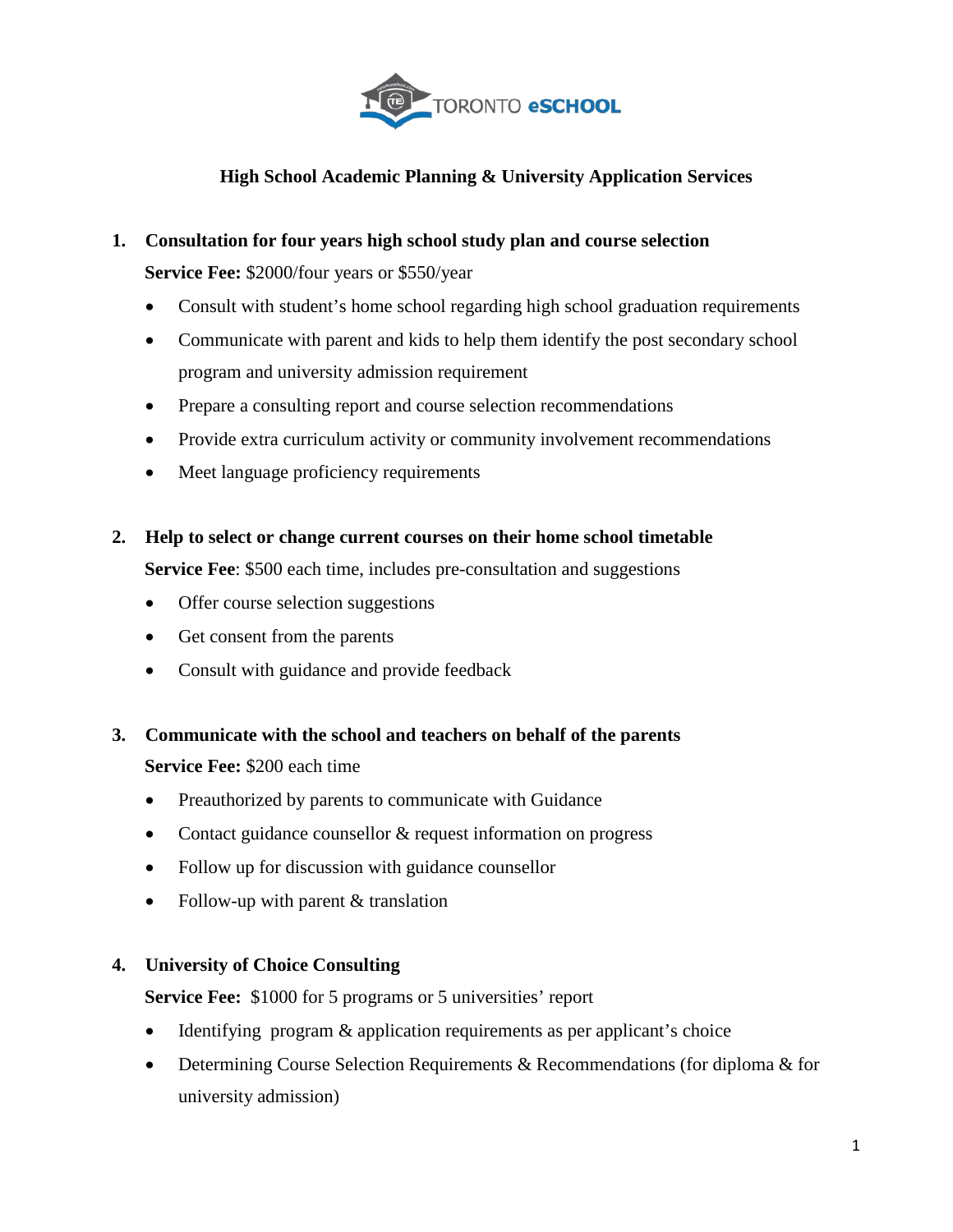

- Summarizing Results (Application deadline, academic requirements and supplementary)
- Preparation of report
- Discussion with parent and student

#### **5. University Application**

- General OUAC applications : \$3000 CAD for 5-6 program applications through OUAC. Each student is responsible for the OUAC application fees and/or other fees.
- Out of Ontario University Applications: \$1200 CAD per university or \$3000 for 3 universities. These fees include the application report and follow up.
- Universities outside of Canada:

\$1500 CAD per university or \$4000 for 3 universities.

It is separate from the other fees such as submitting art school portfolios.

Application services include the following:

- Detailed student evaluation and university matches
- Consultation for university application and strategies
- Application preparation
- Online application and submission
- Personal statement proof read and guidance, interview preparation
- Scholarship application
- Transcript and English proficiency submission
- OSAP application, if applicable